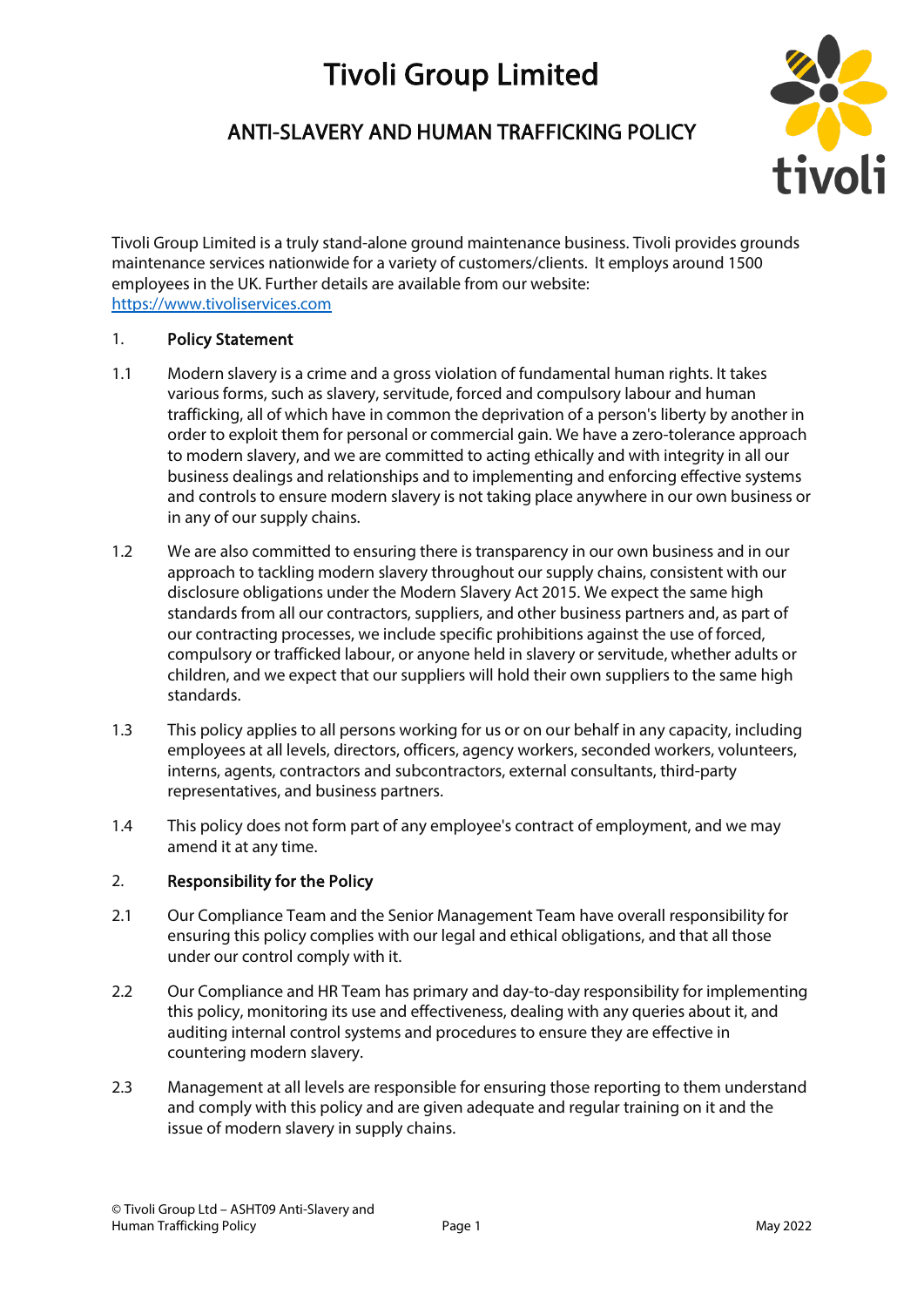2.4 You are invited to comment on this policy and suggest ways in which it might be improved. Comments, suggestions, and queries are encouraged and should be addressed to the Compliance Team.

#### 3. Supply Chain

- 3.1 Tivoli recognises that the support of our suppliers is intrinsic to eliminating slavery and we have put in place a robust assessment and audit system for our supply chain.
- 3.2 Our supply chains include providers of goods and sub-contracted services to enable Tivoli to deliver professional ground maintenance services to a range of public and private sector Clients. Where we utilise subcontractors, we have formalised procedures for selecting, assessing, and auditing our suppliers on an on-going basis.
- 3.3 All our suppliers, consultants or direct sub-contractors undergo a basic pre-qualification which obtains and evaluates basic details regarding company profile, financial status, client base and value, health and safety, HR, Quality etc. We expect to incorporate specific Customer requirements (e.g. around special security issues such as DBS checks) to ensure we operate an approved supplier list in conjunction with the contract requirements.

#### 4. Compliance with the Policy

- 4.1 You must ensure that you read, understand, and comply with this policy.
- 4.2 The prevention, detection and reporting of modern slavery in any part of our business or supply chains is the responsibility of all those working for us or under our control. You are required to avoid any activity that might lead to, or suggest, a breach of this policy.
- 4.3 You must notify the Compliance Team if you believe or suspect that a conflict with this policy has occurred or may occur in the future.
- 4.4 You are encouraged to raise concerns about any issue or suspicion of modern slavery in any parts of our business or supply chains of any supplier tier at the earliest possible stage.
- 4.5 If you believe or suspect a breach of this policy has occurred or that it may occur you must notify the Compliance Team or report it in accordance with our Whistleblowing Policy immediately.
- 4.6 If you are unsure about whether a particular act, the treatment of workers more generally, or their working conditions within any tier of our supply chains constitutes any of the various forms of modern slavery, raise it with your manager or the Compliance Team or report it in accordance with our Whistleblowing Policy.
- 4.7 We aim to encourage openness and will support anyone who raises genuine concerns in good faith under this policy, even if they turn out to be mistaken. We are committed to ensuring no one suffers any detrimental treatment as a result of reporting in good faith their suspicion that modern slavery of whatever form is or may be taking place in any part of our own business or in any of our supply chains. Detrimental treatment includes dismissal, disciplinary action, threats, or other unfavourable treatment connected with raising a concern. If you believe that you have suffered any such treatment, you should inform the HR Team. If the matter is not remedied, and you are an employee, you should raise it formally using our Grievance Procedure.